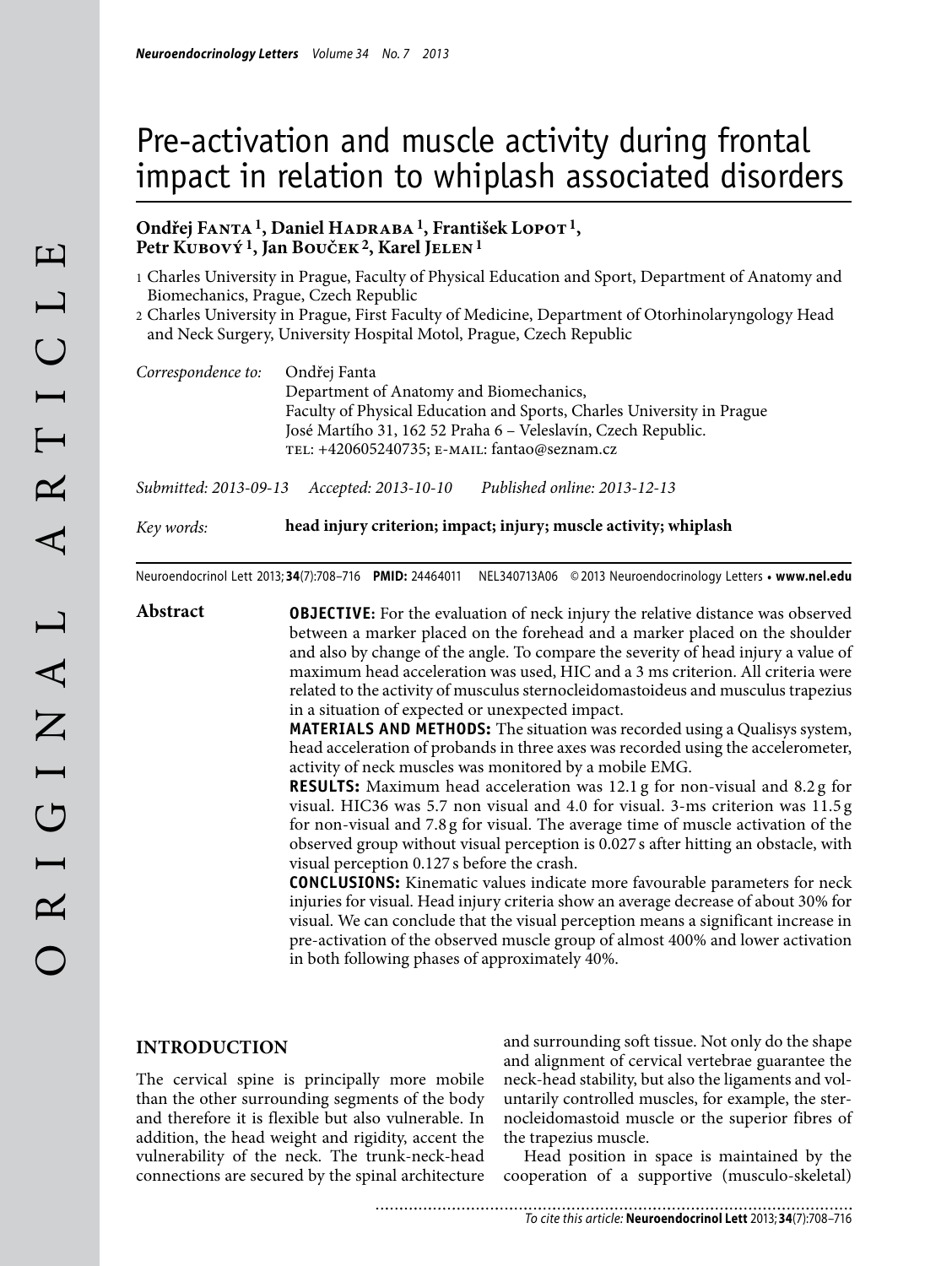system and by a vestibular system. Information from the vestibular system and from the muscle and tendon receptors (muscle bodies, Golgi bodies) is processed by the cerebellum, which controls muscle tone and ensures an upright position and balance of the body.

According to the neck and head mechanical relationship, neck injuries and disorders are frequently linked to external impact. Although speed and mass (momentum) are directly proportional values that raise the probability of neck and/or head injuries. External impact, even at low speeds, can result in the head acceleration-deceleration mechanism that causes an energy transfer and a sudden distortion of the neck. The phenomenon is referred to as whiplash. According to the aforementioned statements, whiplash injuries are not only associated with high speed and head-on collisions but also with low speed and rear-end or side collisions.

This indicates that the voluntary muscle activity and awareness of the collision may prevent form whiplash associated disorders. Moreover, Kumar *et al.* (2004b) stated that the whiplash syndrome is not just an issue of acute injuries that is evident, which means that it often develops into chronic pain and latent symptoms that last for months or years. The finding supports the significance of voluntary muscle activity as a whiplash precursor. In spite of the fact, whiplash associated disorders are extremely complex and affect a wide range of tissues that a play crucial role in the cervical spine stability and functionality. Unfortunately the significance of each component and voluntary muscle activity in the hierarchy is still not fully understood and therefore a sufficient technique for finding solutions is not present (Chen *et al.* 2009). In the effort to better understand the whiplash phenomenon, researchers pay attention to the development of software packages and the methods of segments classification including findings from biomechanics, neuroendocrinology etc.

Due to increasingly sophisticated computer models and mannequins for the injury analysis presents an important aspect the knowledge of the response to impact with a concurrent human activity. Presented values can be an important input parameter for development of so-called active models that are supposed to respond in the same way as the human body. A major topic of current research in the field of automotive safety is the development of human models for the application in numerical crash simulation. In comparison to dummies or dummy models human models are expected to reproduce human kinematics in a more realistic and detailed way (Muggenthaler *et al.* 2008).

There are several software packages that deal with the complexity of the neck and head region. They are usually based on theoretical background and experimental findings involving tests on cadavers and dummies. Basically, the two most common approaches, as the result of the simulations, are the finite element method (Pam-Crash, Radioss, etc.) and multi-body method. Nowadays, the approaches are frequently integrated to gain the advantages of both (specificity and speed), for example, MADYMO, ANSYS. Although the approaches reach a decent accuracy and allow one to investigate collisions at low and high speeds, they remain more or less passive and do not reflect voluntary or reflexive muscle response. There is no doubt that the field of whiplash injuries requires a more sensitive approach, for example, muscle and neuro-activity, viscoelastic behaviour of ligaments, etc.

The aim is to embrace the relationship between voluntary muscle activity and whiplash associated disorders. Furthermore, voluntary muscle activity is considered to be one of the essential factors in whiplash associated disorders and the probability of suffering from whiplash injuries is affected by the subject awareness before impact. Despite the awareness which has been included in some studies (Mazzini & Schieppati 1992) and the influence to the final muscle activity has been stated, authors have been discussing the significance of reflexive or voluntary muscle activation to whiplash associated disorders (Siegmund *et al.* 2003).

The most common method for monitoring muscle activity si surface electromyography (sEMG). sEMG has been used in both clinical and experimental fields and offers a wide range of variables that can be tracked (Rainoldi *et al.* 2004; Finsterer 2001; Casale *et al.* 2003). Nevertheless, the lack of sECM experiments that include sudden impact and voluntary or reflexive muscle activity limits the understanding of the whiplash associated disorder phenomenon. Of course, the monitored sECM variables vary in value, depending on the position of the electrodes on the skin, respectively on the muscle and measuring protocol (pass filters, triggering, etc.). Several studies have been published in an effort to standardize the methods. To minimize motion artefacts and noise, De Luca *et al.* (2010) suggests 20 Hz as the best compromise to avoid data loss. Frequency of 500 Hz is recommended by a low-pass filter for the neck muscles (Brault *et al.* 2000). According to van Boxtel (2001), optimal high-pass filter frequencies were determined for the mean power spectra based on visual estimation or comparison with a theoretical spectrum of the artefact-free EMG signal. The optimal frequencies for the different muscles varied between 15 and 25 Hz and were not influenced by stimulus or response modality. For all muscles, a low-pass filter frequency between 400 and 500 Hz was appropriate.

EMG signal normalization method was applied through the highest value achieved during the impact for a given muscle (so called Dynamic Peak Method – DPM). DPM normalized by expressing them as a percentage of the peak EMG from the same contraction. This method of normalization is used to compare activity between tasks (Lazaridis *et al.* 2010; Albertus-Kajee *et al.* 2011). DPM can be used to evaluate changes in load and speed of movement (Burden & Bartlett 1999). It cannot be used for comparison while increasing the external load. DPM reflects minor differences, thus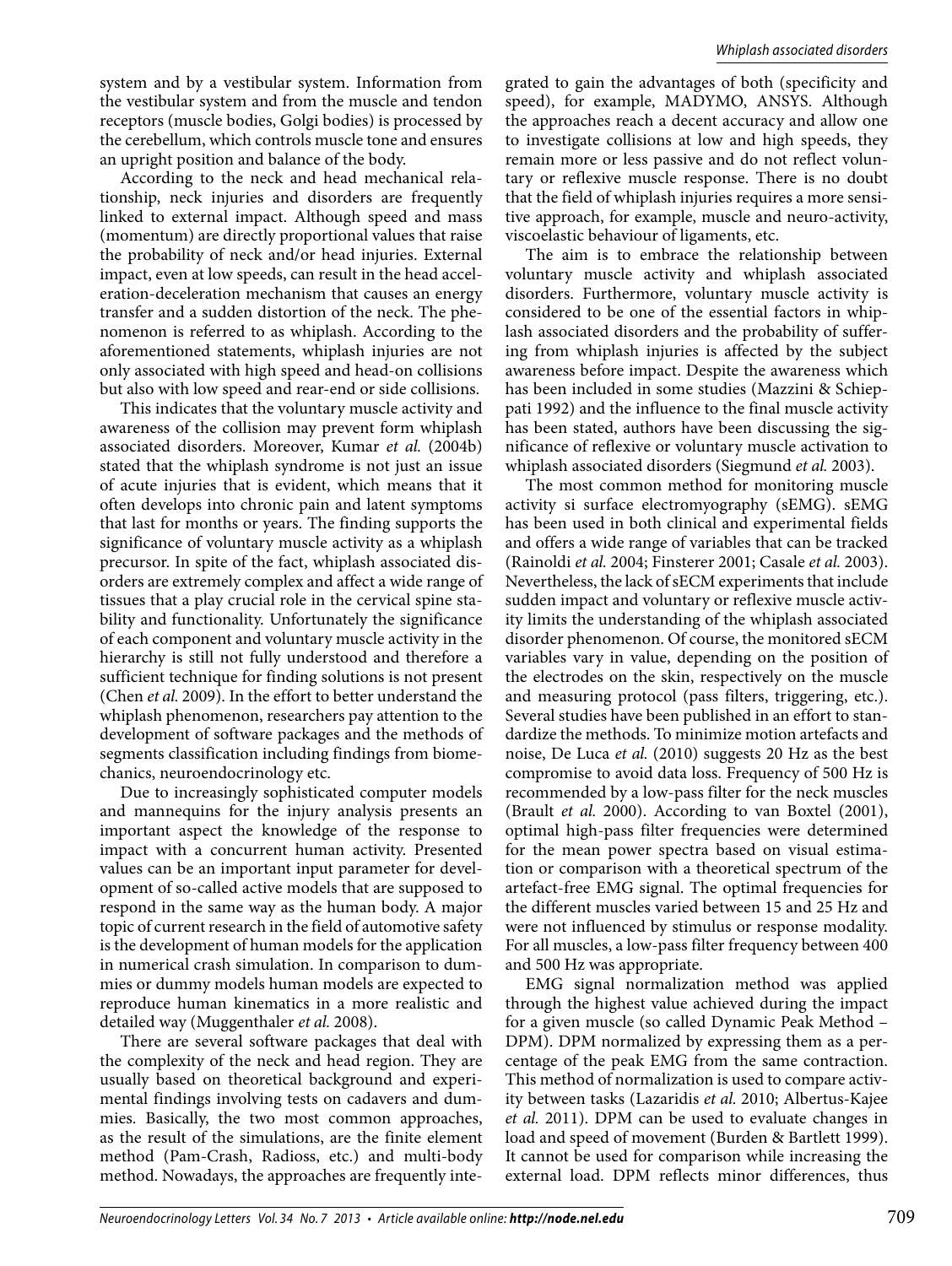producing greater homogeneity. Output sizes from isometric and isokinetic maximal voluntary contraction (MVC) are comparable with DPM (Burden & Bartlett 1999). The magnitude of the outputs from the Isometric and Isokinetic MVC methods are similar to DPM (Burden & Bartlett 1999). The Dynamic Peak method has successfully reduced inter-subject variability. This method would be expected to reflect changes in muscle activation levels between tasks (Burden & Bartlett 1999). In our study, we compare the particular muscle activity with and without visual perception for each muscle, which is not negatively affected by a DPM normalization.

This approach enables us to detect values from the sternocleidomastoid and the superior fibres of the trapezius among the volunteer participants and compare the response of voluntary and reflexive muscle activity with the head acceleration-deceleration kinematics measured by Qualisys (motion capture system).

# **MATERIALS AND METHODS**

To simulate the deceleration, an impact simulator was utilized to mimic an impact of a car into a solid obstacle at a speed of 30 km/h. It is basically a cart with two automotive seats (just like the front seat of a car) with three-point safety belts, which descends down an inclined plane and crashes into a fixed barrier.

Measurements took place on 8 subjects (6 men, 2 women), 24–30 years of age, weight 79±6 kg. The subjects were healthy and never had any cervical spine problems. The whole situation was recorded using a Qualisys system (3 cameras) and adhesive passive markers at a scanning frequency of 1,000 Hz and also using a digital camera capable of recording in slow motion. At the same time the head acceleration of the subjects in three axes was recorded using a forehead mounted accelerometer and the cart acceleration in the direction of travel. Activity of the neck muscles was monitored by a mobile EMG synchronously to the acceleration recording using surface electrodes on the right and left musculus sternocleidomastoideus (M. SCM) and the left and right musculus trapezius (M. T).

Kinetic analysis was performed with Qualisys Track Manager software for the relative distance between the marker placed at the forehead and the marker placed on the shoulder of the subject during the impact and also the changing angle between the line connecting these two points and the horizontal axis. Distances in 2D were compared, side movements were not considered.

To record the acceleration, Dewetron technology was used with Kistler sensors set at a frame rate of 10000 Hz. Recorded data was imported into HyperGraph software and filtered according to the Euro NCAP methodology by CFC 1000 filter (3 dB limit frequency, 1650 Hz and stop damping 40 dB). Before the final evaluation a resulting acceleration curve was calculated from rectified data from the each individual axes.

EMG of the neck muscles was monitored by a multichannel Biomonitor ME 6000 device, which provides RAW data filtered in the highpass-lowpass range 8–500 Hz with frame rate of 1000 Hz.

Data was imported into the HyperGraph, rectified, normalized (DPM) and divided into three parts – preactivation before impact, the initial movement phase and the following movement phase according to Ekblom & Eriksson (2012).

Preactivation:

- 0.5 s before maximum simulator deceleration to maximum simulator deceleration
- detection of presence, respectively importance of muscle preactivation

Initial movement phase:

- maximum simulator deceleration to maximum head acceleration
- assessment of muscle activation during impact

Following movement phase:

- maximum simulator deceleration to 0.5 s after maximum simulator deceleration
- assessment of muscle activation after impact

The first parameter investigated was the time when muscle activation occurs. As the value for determining the activation time a value of 10% of the DPM value was used corresponding to more than twice the standard deviation of the baseline values. And then the quantification of the EMG signal that was designed as a mean size at any given time.

The final evaluation of the results of the examination was performed according to current statistics for a normal distribution with a significance level of 5%.

# **RESULTS**

## *Qualisys results*

According to the Qualisys records the impact speed of the cart was 2.96±0.02 m/s, input conditions were therefore identical for all measurements.

The Qualisys system monitored the distance between the forehead marker and the cart marker. The average distance between the resting position and maximum head displacement of all the measurements is shown in Figure 1. It is clear that in the case of unexpected impact (no visual perception) the head reaches a larger displacement and the distance to the extreme head position is therefore longer. This is confirmed by another observed parameter – the change in angle between the line connecting the head and the cart related to the horizontal plane during movement – Figure 2.

One can see the impact course of the average values from all measurements of the distance between the frontal bone and the cart (Figure 3). Before time 0,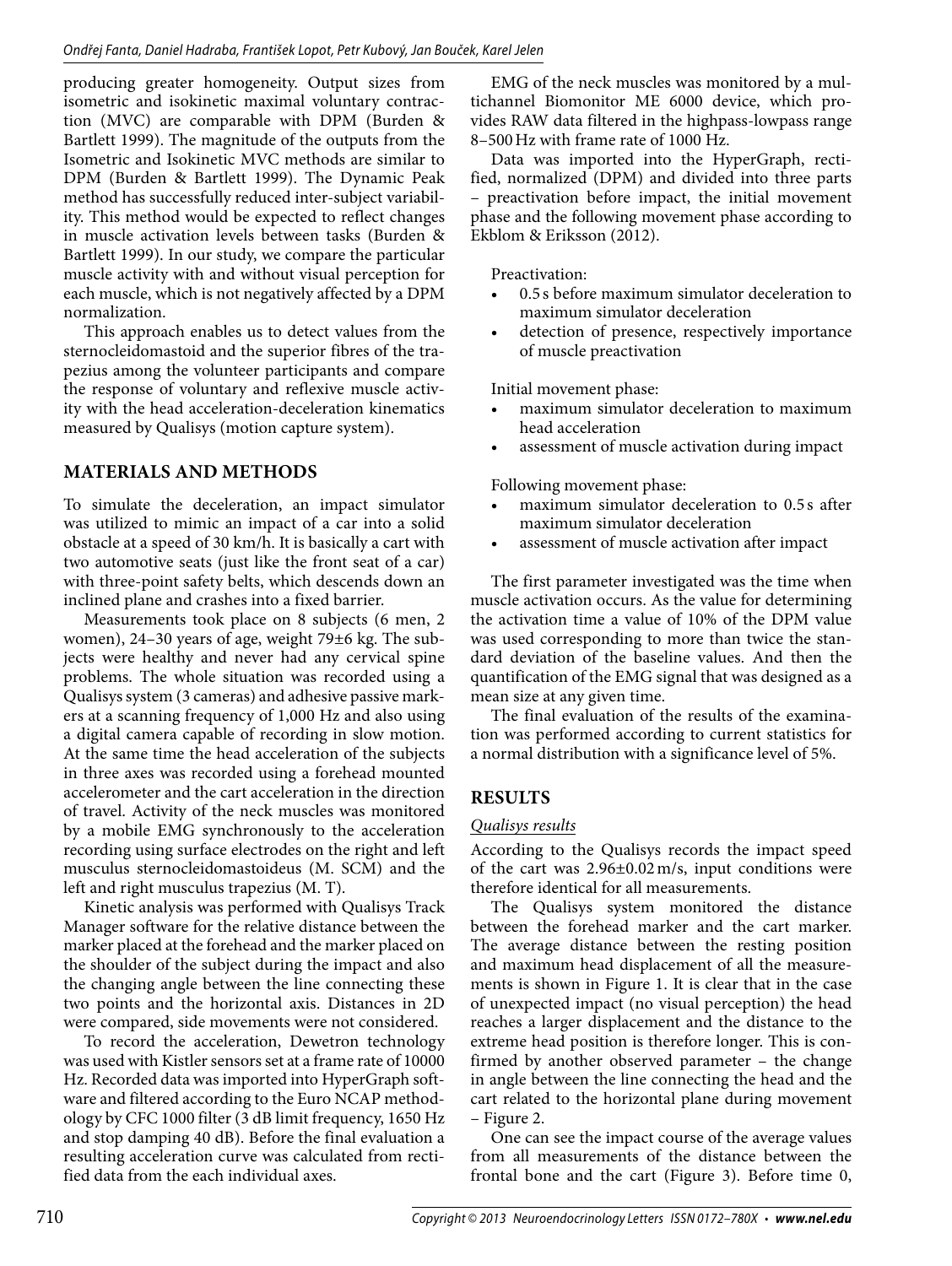



**Fig. 1.** The average difference in distance between resting position and the maximum displacement.

which is the moment of impact, the head of subjects with visual perception purposefully leans back (closer to the headrest). This is followed by impact and among the subjects without visual perception we can see a steeper increase in distance in time mainly due to the unpreparedness of the neck muscles for impact. Subjects expecting the impact activated the muscles and displacement increase is gradual. Changes in the curve flow at the time of approximately 0.05s after impact are caused by the safety belt holding the subjects. After reaching the maximum displacement which is lower by about 50 mm among subjects with visual perception the distance is closing again (moving back towards headrest). Among subjects expecting the impact we can see faster distance reduction during the impact in the aftermath of overload applied to the head in the direction of movement. The head therefore actively returns back to the original position on the headrest.

The results of monitoring the head speed course after the impact show that the maximum speed of the head achieved without visual perception was 4.94±1.09 m/s, with the visual inspection then 4.27±0.67 m/s.

#### *Acceleration results*

Average deceleration of the simulator calculated from all measurements was  $27.28 \pm 1.19 \text{ m/s}^2$ . All initiation



**Fig. 2.** Average difference in angle between the line connecting the head and cart during movement.

forces acting on the subjects can therefore be considered identical.

Table 1 shows the basic results of statistical processing of this data, which is a base of the final evaluation of the measurement.

From Table 1 it can be seen that the measured data set confirms the normality of the distribution, and therefore a pair test was used for the resulting comparison to find differences between sets of measurements with and without exclusion of visual perception (Table 2).

For better clarity, the data has been organized in Figure 4, including the display of standard deviations with error bars.

From the graph a slight decrease in all three monitored variables can be seen, due to the visual perception. Based on the values of Tables 1, 2 we can add that for the chosen significance level, this change is statistically significant at the maximum acceleration values and 3ms criterion. If we consider the values without visual perception a 100, then we can formulate the following partial results:

- Maximum head acceleration with visual reduction of 3.9 g (–32%)
- HIC 36 with visual reduction of 1.7 (-29%)
- 3 ms criterion with visual reduction of 3.7 g (–32%)

#### **Tab. 1.** Statistical values of measured accelerations.

|                                | Max. head acceleration (q) |               |           | <b>HIC 36</b> |           | 3-ms criterion $(q)$ |  |
|--------------------------------|----------------------------|---------------|-----------|---------------|-----------|----------------------|--|
|                                | No visual                  | <b>Visual</b> | No visual | <b>Visual</b> | No visual | <b>Visual</b>        |  |
| Mean                           | 12.096                     | 8.163         | 5.702     | 4.017         | 11.466    | 7.812                |  |
| Standard deviation             | 2.414                      | 2.760         | 1.809     | 2.907         | 2.192     | 2.333                |  |
| Min                            | 8.235                      | 5.769         | 2.462     | 2.028         | 7.717     | 5.689                |  |
| Max                            | 15.978                     | 14.698        | 8.380     | 11.356        | 14.899    | 13.179               |  |
| Median                         | 12.436                     | 7.299         | 5.979     | 2.846         | 12.021    | 7.054                |  |
| Norm. test Kolmogorov (prob)   | 1.000                      | 0.359         | 1.000     | 0.335         | 1.000     | 0.474                |  |
| Norm. test Shapiro-Wilk (prob) | 0.953                      | 0.019         | 0.898     | 0.001         | 0.930     | 0.041                |  |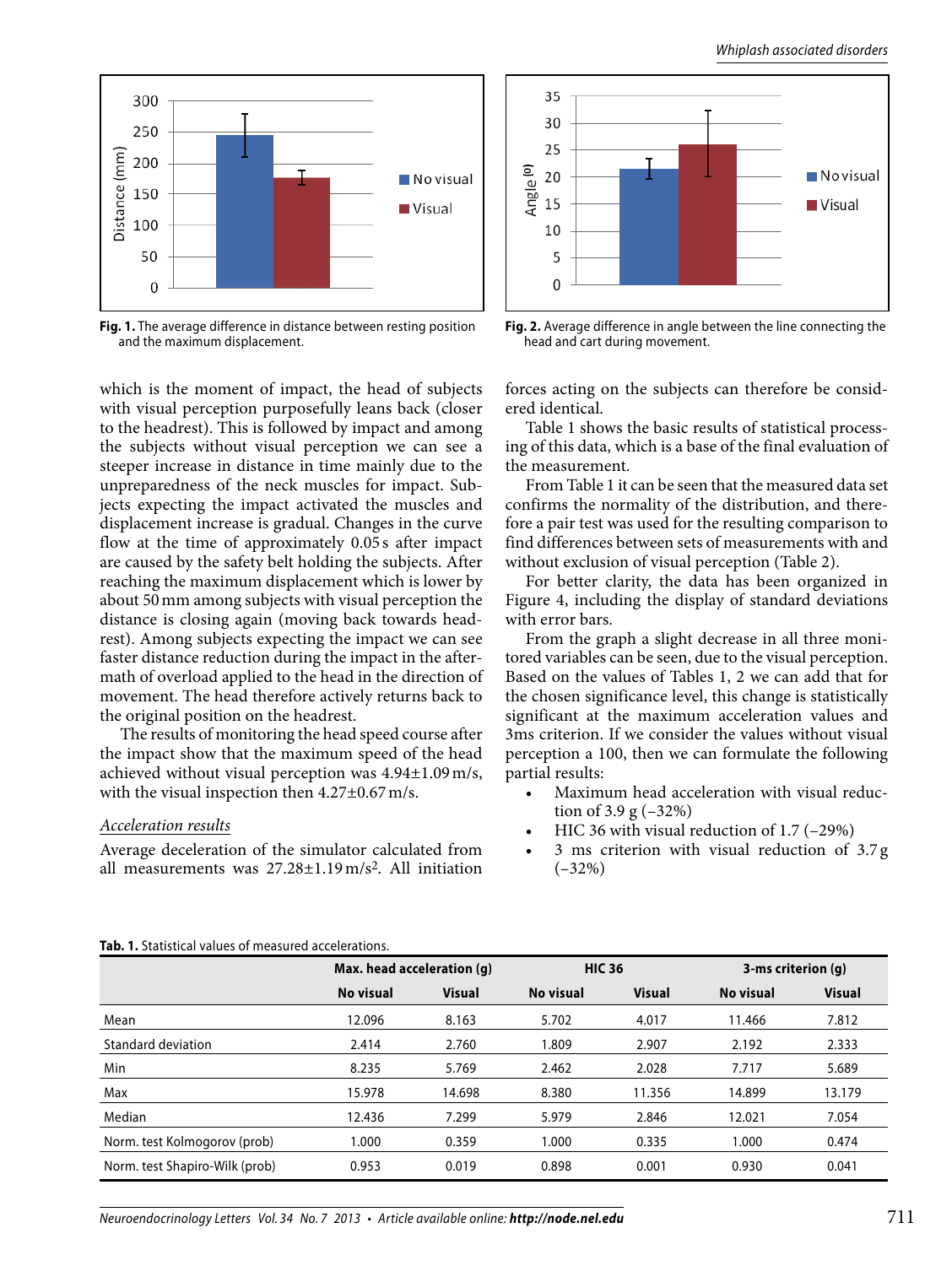Ondřej Fanta, Daniel Hadraba, František Lopot, Petr Kubový, Jan Bouček, Karel Jelen



It can therefore be concluded that the visual perception will enable faster reaction of muscles and reduce the risk of injury.

## *EMG results*

## **a) Time of activation**

Activation of muscles measured, were in the first step of data processing, monitored on the time axis in relation to the simulator acceleration course. The moment of maximum simulator acceleration was considered in three factors: a reference, a default and zero time for further evaluation. Relative to this point, the times of maximal activation of monitored muscles were determined. Activation before the reference point is shown as a negative number, activation after, as a positive sign. A summary of results is in Table 3 which provides the mean values, differences in mean values of activation times without visual perception versus with visual perception. Based on this data we can say that muscle activation without visual perception commences from 0.025 s (m. trapezius) to 0.029 s (m. sternocleidomastoideus) after impact. With visual perception the monitored value changes from  $-0.136$  s (m. sternocleidomastoideus) to –0.117 s (m. trapezius), ergo before the impact.

If we compare the average time of muscle activation of the observed group, we can say that without visual perception it comes at 0.027 s after hitting an obstacle, with visual perception 0.127 s before the crash.

These conclusions are clearly evident in the Figure 5.

## **b) Quantification of activation**

The measured data was further assessed in terms of the degree of involvement of muscle groups monitored during the collision. For further work a previously defined reference point on the time axis was used (the moment of minimum simulator acceleration) which is referred to as impact in the following text.

#### **Tab. 2.** Statistical comparison of measured accelerations.

|                       |           | Max. head acceleration (g) |           | <b>HIC 36</b> |           | 3-ms criterion $(q)$ |  |
|-----------------------|-----------|----------------------------|-----------|---------------|-----------|----------------------|--|
|                       | No visual | <b>Visual</b>              | No visual | <b>Visual</b> | No visual | <b>Visual</b>        |  |
| Mean difference       |           | $-3.934$                   |           | $-1.684$      |           | $-3.654$             |  |
| Percentual difference |           | $-32.518$                  |           | $-29.543$     |           | $-31.864$            |  |
| Pair t-test (prob)    |           | 0.004                      |           | 0.130         |           | 0.004                |  |

#### **Tab. 3.** Timing differences.

|                              | <b>Sternocleidomastoideus</b> |               |              |               |           |               | <b>Trapezius</b> |               |
|------------------------------|-------------------------------|---------------|--------------|---------------|-----------|---------------|------------------|---------------|
|                              | Left                          |               | <b>Right</b> |               | Left      |               | <b>Right</b>     |               |
|                              | No visual                     | <b>Visual</b> | No visual    | <b>Visual</b> | No visual | <b>Visual</b> | No visual        | <b>Visual</b> |
| Mean                         | 0.028                         | $-0.165$      | 0.030        | $-0.107$      | 0.019     | $-0.122$      | 0.031            | $-0.112$      |
| Std. Deviation               | 0.016                         | 0.047         | 0.017        | 0.052         | 0.011     | 0.027         | 0.017            | 0,035         |
| Difference of Std. Deviation | $-0.194$                      |               | $-0.138$     |               | $-0.141$  |               | $-0.144$         |               |
| Percentage difference        | $-682$                        |               | $-455$       |               | $-726$    |               | $-460$           |               |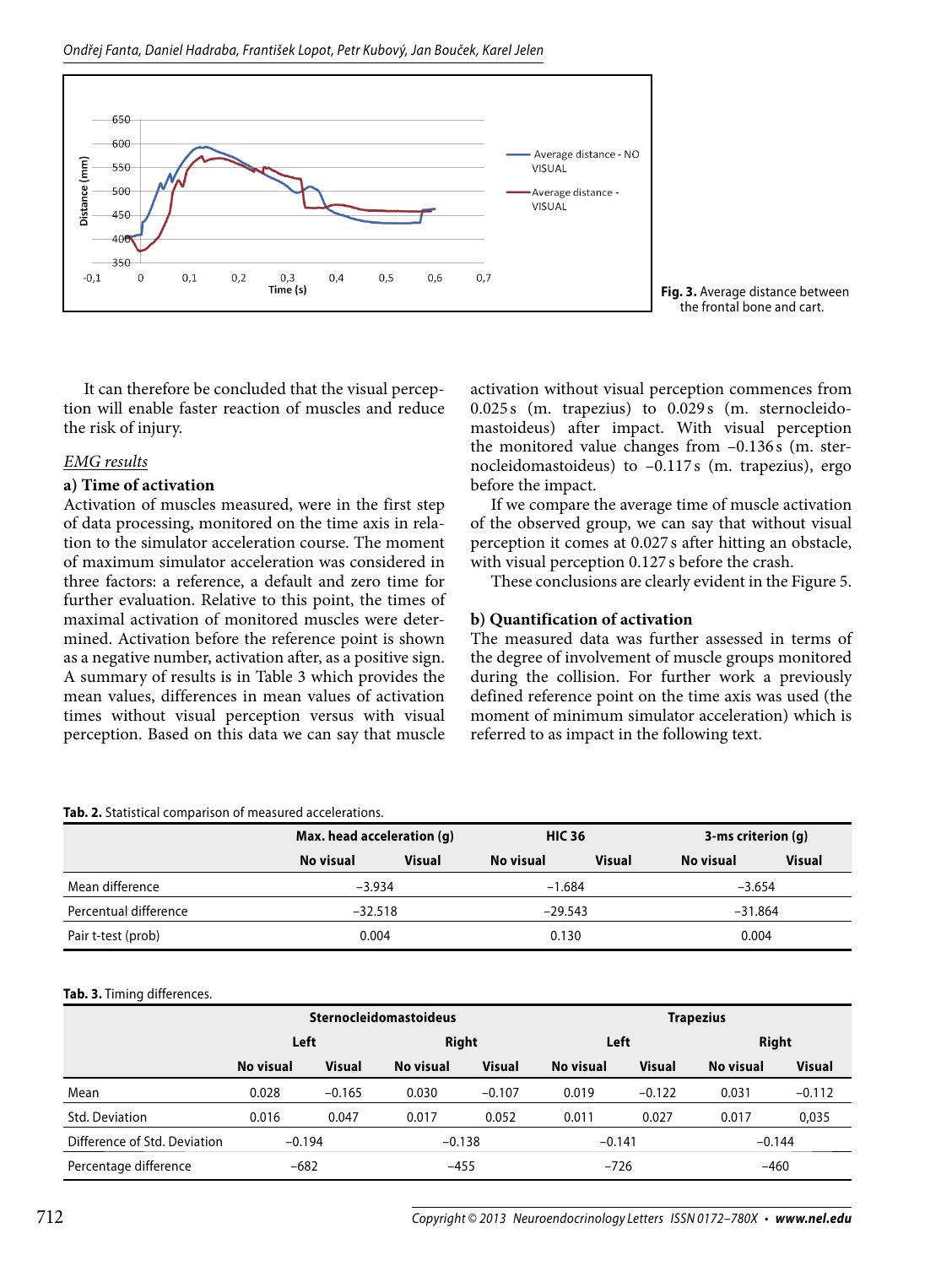

**Fig. 4.** The results summarized in the graph.

#### **Tab. 4.** Activation evaluation on m. sternocleidomastoideus, left.

|                       |           | <b>SECTION 1</b> |           | <b>SECTION 2</b> |           | <b>SECTION 3</b> |  |
|-----------------------|-----------|------------------|-----------|------------------|-----------|------------------|--|
|                       | No visual | <b>Visual</b>    | No visual | <b>Visual</b>    | No visual | <b>Visual</b>    |  |
| Mean                  | 0.008     | 0.022            | 0.216     | 0.151            | 0.122     | 0.068            |  |
| Standard deviation    | 0.006     | 0.011            | 0.016     | 0.014            | 0.042     | 0.007            |  |
| Means difference      |           | 0.013            |           | $-0.065$         |           | $-0.053$         |  |
| Percentual difference | 161       |                  |           | $-30$            |           | $-44$            |  |
| Pair t-test (prob)    |           | 0.00058          |           | 0.00006          |           | 0.01248          |  |

## **Tab. 5.** Activation evaluation on m. sternocleidomastoideus, right.

|                       | <b>SECTION 1</b> |               |           | <b>SECTION 2</b> | <b>SECTION 3</b> |           |
|-----------------------|------------------|---------------|-----------|------------------|------------------|-----------|
|                       | No visual        | <b>Visual</b> | No visual | No visual        | <b>Visual</b>    | No visual |
| Mean                  | 0.004            | 0.015         | 0.256     | 0.110            | 0.082            | 0.046     |
| Standard deviation    | 0.006            | 0.018         | 0.030     | 0.044            | 0.022            | 0.015     |
| Means difference      | 0.011            |               | $-0.146$  |                  | $-0.036$         |           |
| Percentual difference | 248              |               | $-57$     |                  | $-44$            |           |
| Pair t-test (prob)    | 0.04417          |               | 0.00004   |                  | 0.00315          |           |

#### **Tab. 6.** Activation evaluation on m. trapezius, left.

|                       |           | <b>SECTION 1</b> |           | <b>SECTION 2</b> |               | <b>SECTION 3</b> |  |
|-----------------------|-----------|------------------|-----------|------------------|---------------|------------------|--|
|                       | No visual | <b>Visual</b>    | No visual | No visual        | <b>Visual</b> | No visual        |  |
| Mean                  | 0.010     | 0.029            | 0.265     | 0.145            | 0.122         | 0.079            |  |
| Standard deviation    | 0.005     | 0.007            | 0.136     | 0.044            | 0.027         | 0.022            |  |
| Means difference      |           | 0.020            |           | $-0.120$         |               | $-0.043$         |  |
| Percentual difference | 207       |                  | $-45$     |                  | $-35$         |                  |  |
| Pair t-test (prob)    | 0.00000   |                  |           | 0.01195          |               | 0.01031          |  |

## **Tab. 7.** Activation evaluation on m.trapezius, right.

|                       | <b>SECTION 1</b> |               |           | <b>SECTION 2</b> | <b>SECTION 3</b> |           |
|-----------------------|------------------|---------------|-----------|------------------|------------------|-----------|
|                       | No visual        | <b>Visual</b> | No visual | No visual        | <b>Visual</b>    | No visual |
| Mean                  | 0.003            | 0.017         | 0.139     | 0.098            | 0.103            | 0.060     |
| Standard deviation    | 0.001            | 0.006         | 0.062     | 0.053            | 0.047            | 0.019     |
| Means difference      | 0.015            |               | $-0.041$  |                  | $-0.043$         |           |
| Percentual difference | 570              |               | $-29$     |                  | $-42$            |           |
| Pair t-test (prob)    | 0.00026          |               | 0.00026   |                  | 0.00756          |           |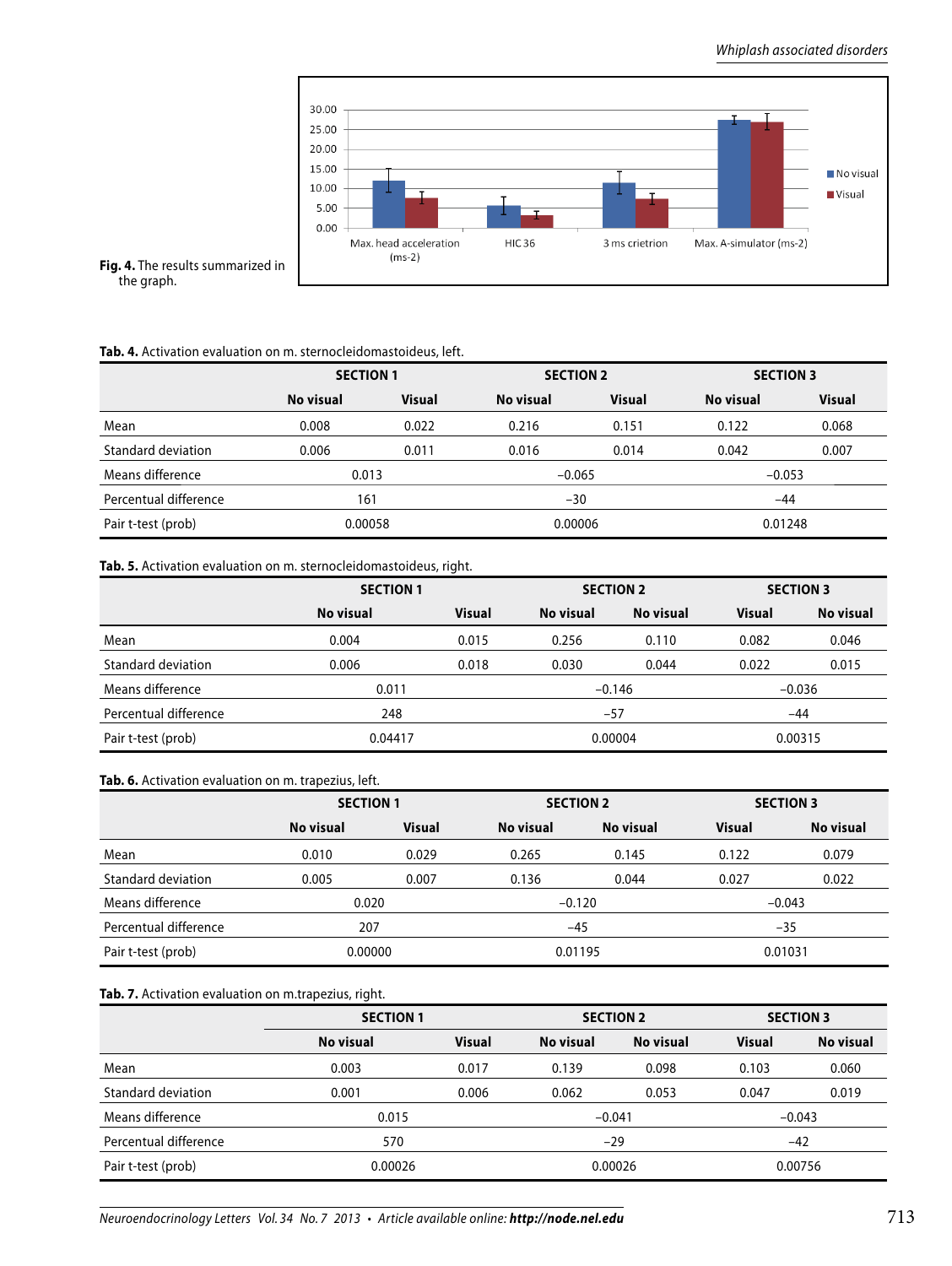For the purposes of further evaluation from the above mentioned point of view, three sections were introduced in the time line, which could be with respect to literature data (Ekblom & Eriksson 2012) considered typical:

SECTION 1: "Pre-activation"

– 0.5 seconds before impact to the impact SECTION 2: "The initiation phase of movement" – from the impact to maximum head acceleration SECTION 3: "The following movement phase" – from the impact to 0.5s after the impact

From the measured activation courses of observed muscles, their mean values were calculated in defined sections. In order to perform a final comparison they were further averaged and the differences were determined between the possible, respectively impossible visual perception. Percentage differences were calculated relative to the values without visual perception (Tables 4–7).

From the above stated, the differences are clearly significant in observed muscle activation in individually evaluated sections between the possible and impossible visual perception, when positive values indicate higher activation with visual and negative indicate higher activation without visual.

Similar to the previous phase of the evaluation, the conclusion is clearly visible in the illustrative graphical display (Figure 6), where the average value of activation in respective section is on the vertical axis.

If we again consider the response of the entire observed muscle group, we can construct the following Table 8, with average values of the percentage difference between possible and impossible visual perception.

Regarding the above stated we can conclude that the visual perception means a significant increase in



**Fig. 5.** Activation of individual muscles.

SC=sternocleidomastoideus, TR=trapezius, SIN=left, DEX=right, B=no visual perception, E=visual perception.

**Tab. 8.** Activation evaluation on m.trapezius, right.

|                          | <b>SECTION 1</b> | <b>SECTION 2</b> | <b>SECTION 3</b> |
|--------------------------|------------------|------------------|------------------|
| Means<br>difference      | 0.015            | $-0.093$         | $-0.044$         |
| Percentual<br>difference | 398.9            | $-40.4$          | $-41.3$          |

pre-activation of the observed muscle group of almost 400% and lower activation in both following phases of approx. 40%.



**Fig. 6.** Mean of normalized activity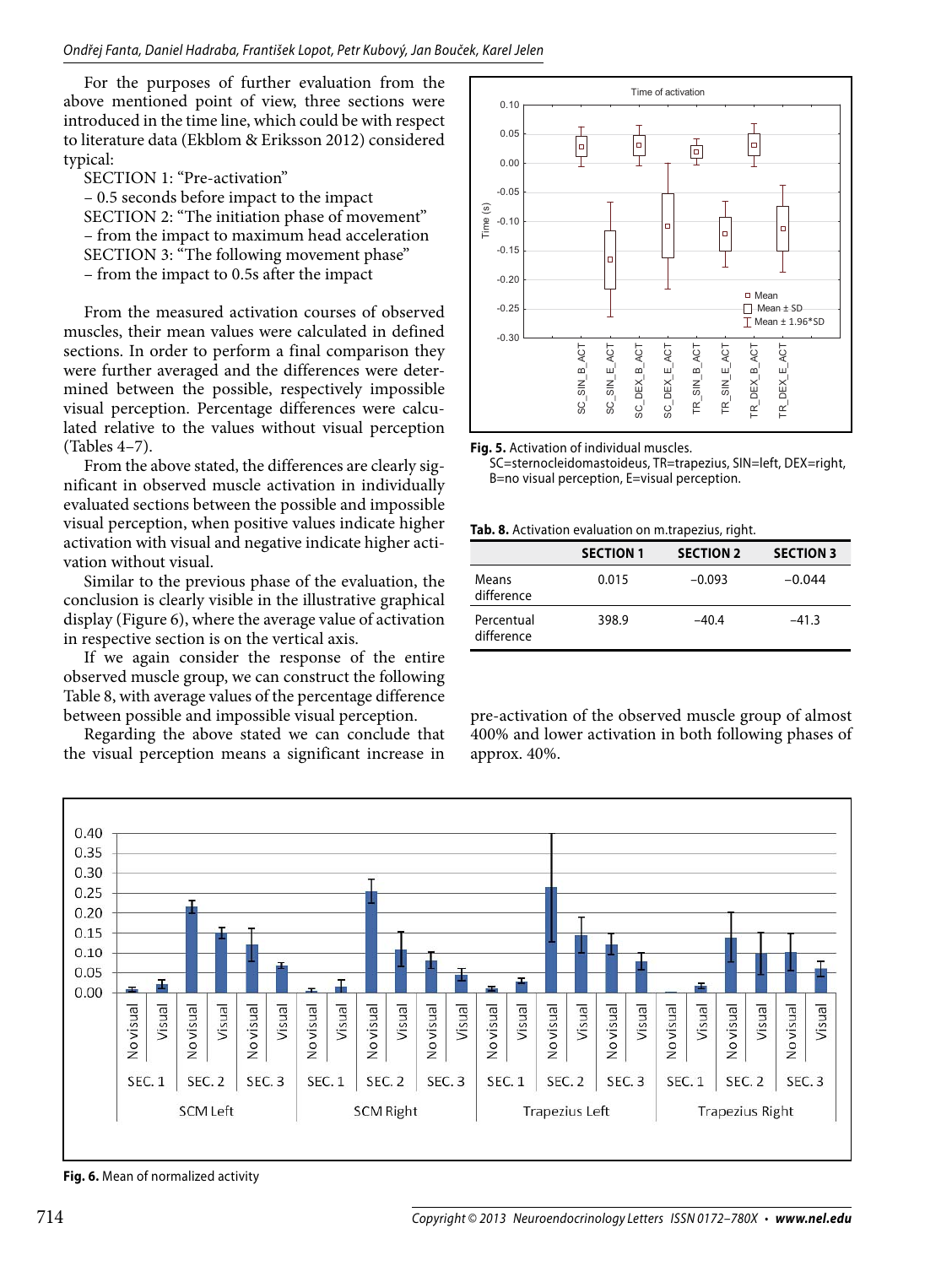## **DISCUSSION**

Kumar published, between 2001–2006, more than 7 works dealing with EMG during whiplash (Kumar *et al.* 2005a;b; Kumar *et al.* 2006; Kumar *et al.* 2004a;b; Kumar *et al.* 2001; Kumar *et al.* 2002; Kumar *et al.*  2003). Kumar performed the experiment with 10 subjects and used a plastic chair. The acceleration was provided by the propulsion of a pneumatic cylinder. In our research 8 subjects were tested while seated in an actual car seat which collided with a solid barrier. The acceleration values reached for sledges by Kumar were 14 m/s2 for unexpected impacts and 12 m/s2 for expected. The maximum head accelerations reached  $8.4 \text{ m/s}^2$  for unexpected impacts and  $7.8 \text{ m/s}^2$  for expected. The acceleration of the simulator that was adopted for this experiment was  $27.3 \pm 1.2$  m/s<sup>2</sup> for all performed measurements. The head acceleration was  $12.1\pm2.4$  m/s<sup>2</sup> for unexpected impacts and  $8.2\pm2.8$  m/s<sup>2</sup> for expected. With increase in acceleration the muscle activity increased. Kumar further discovered that EMG activity decreases during expected impact two times more than during unexpected impact. For comparison of percentage activation of individual muscles, Kumar began with a reference value of 100%, which represented maximum voluntary activity in flexion, extension and rotation for following muscles in this order: m. sternocleidomastoideus, m. trapezius, m. splenius capitis. The highest activity was recorded in musculus trapezius and it was between 38–79%. This activity increased proportionally to increasing acceleration during unexpected impacts. During expected impacts the activity also increased with increasing acceleration, however with lower total values (32–53%) (Kumar *et al.* 2003). According to Kumar *et al.* (2003) it turned out that there is no gender dependency in the muscle activity.

Contact-less impacts were further analyzed by Gong *et al.* (2008). Using a finite elements method, he created a model of the head and neck, which he integrated with ATB (Articulated Total Body (McHenry 2004)). This system was placed on a car seat model with a seat belt and applied deceleration of 13.3, 23.5 and 33.7 g. Gong *et al.* (2008) particularly monitored intra-cranial pressure and shear stress. His acceleration values measured on the head were three times higher than the initial impact phase. During our tests on the impact simulator, we measured accelerations lower by a third on the head compared to the simulator cart.

Available studies further state that reflexive muscle response to external stress was detected by EMG in range 30–150 ms (Larivière *et al.* 2010). Murakami (2010) presented that the reaction time between noticing the object and detecting EMG is 0.2 s and that the delay between EMG activation and the start of actual motion is 0.05 s. Both cited sources thus confirm our measured activation values were within 130 ms time. We further discovered in our measurement that without the knowledge of exact impact time, the neck muscles activate 27 ms after impact.

It is assumed that head kinematics is influenced by muscle activation only to certain acceleration value and impact force. Nevertheless it has been demonstrated that whiplash injury is very frequent in low speeds and relatively weak impacts. For instance, during a rear impact at 8 mph the acceleration of a car can reach 2 g and head acceleration can reach 5g with effect time of 300 ms (Teo *et al.* 2007).

The diagnostics of neck and whiplash injury is medical and traumatological problem (Rodriquez *et al.* 2004; Geiger & Aliyev 2012; Malatova *et al.* 2007). There are, however, more areas which could make use of better factors of Whiplash Associated Disorders (WAD) qualification, for example, the fields that investigate the influence of whiplash on brain, CNS and endocrine glands respectively. In these areas may the information about muscle pre-activation in various conditions, may, along with various values of head acceleration serve as a parameter, allowing more precise classification of investigated groups. The methodological improvement is called for by e.g. Gaab *et al.* (2005), who in his preliminary study deals with regulatory dysfunction of hypothalamus–pituitary–adrenal (HPA) axis connected with WAD. Among 20 patients with chronic WAD, a cortisol level was examined during the day and the effect of administering dexamethasone was evaluated. Despite differences found between the groups with and without WAD, there was a lack of qualitative criterion for detecting WAD among the individuals with WAD.

## **CONCLUSION**

The results unequivocally conclude that impact awareness and an active preparation in advance through increasing motor neuron potential helps to reduce head deceleration and therefore it is possible to expect less severe injury. It was proven that expecting the impact increases neck muscle activation by 400%. This activation culminates approx. 130 ms before impact in the case the upcoming impact is recognized. This results in lower head deceleration course and head displacement angle and consequently in decrease of maximum head deceleration and head injury criterion values HIC36 and 3-ms criterion.

Eventhough the conducted data on live subjects offer a wide range of information that is necessary for improvement of active human models in simulation software, further experiments in related fields, for example, neurology, psychology and endocrinology are necessary. In addition, after that it would be possible to increase the success of predicting WAD using the software. Furthermore, a better WAD evaluation instrument has recently been sought by those in forensic biomechanics, judges and solicitors and even by leaders in the automotive industry, mainly in relation to warn passengers in time and reduce the severity of traffic collisions.